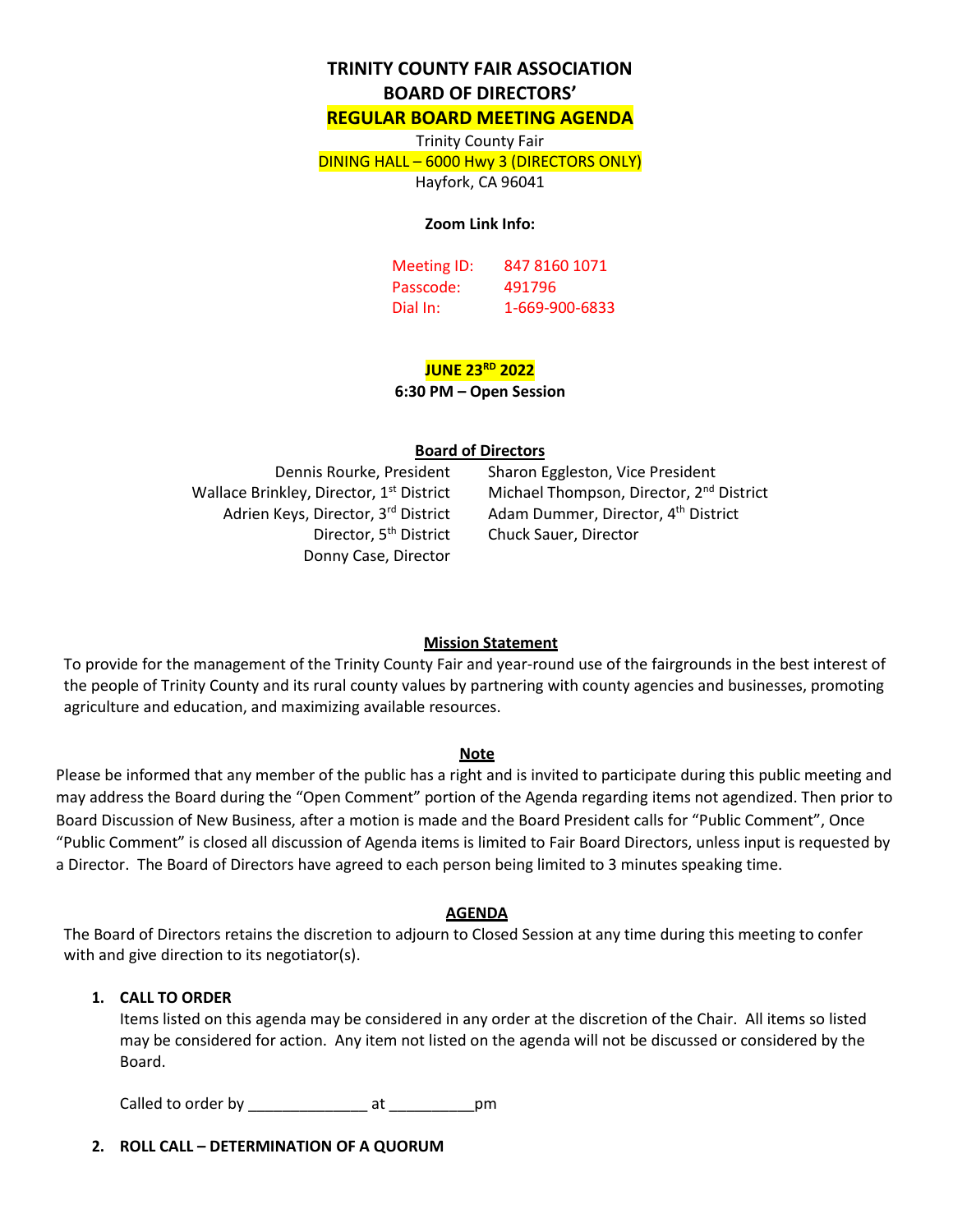a. APPROVE DIRECTOR ABSENCES AS EXCUSED/UNEXCUSED Rollcall: Brinkley\_\_\_\_\_, Thompson\_\_\_\_\_, Dummer\_\_\_\_\_, Sauer\_\_\_\_\_, Eggleston\_\_\_\_\_\_ Rourke , Keys , Case

## **3. INTRODUCTION OF GUESTS / STAFF**

## **4. COMMENTS FROM ASSOCIATION MEMBERS AND/OR PUBLIC**

- **5. CONSENT AGENDA & MINUTES**
	- a APPROVE JUNE 23<sup>RD</sup>, 2022 AGENDA and the MAY 19<sup>TH</sup>, 2022 MEETING MINUTES

## **6. APPROVE MAY 2022 FINANCIAL REPORTS**

## **7. INFORMATIONAL – VACATION/SICK LEAVE BALANCES**

## **8. CEO'S REPORT**

## **9. STANDING COMMITTEES**

- a. **EXECUTIVE COMMITTEE:** Dennis Rourke (Chairman), Sharon Eggleston, and Finance Committee Chair
- b. **FINANCE COMMITTEE:** Wallace Brinkley (Chairman), Sue Erenberger, Carrie Bayley
- c. **NOMINATIING COMMITTEE:** Chuck Sauer (Chairman), Adam Dummer
- d. **JR. LIVESTOCK COMMITTEE:** Krista Hymas (Chairman), Bryan Taylor (Co-Chairman), Michael Thompson, Wallace Brinkley, Carrie Bayley
- e. **TCFA MOTORSPORTS:** Donny Case (Chairman), Wendy Smith, Marilyn Overturf, Carrie Bayley, Tina Felch

## **10. AD HOC COMMITTEES**

- a. **POLICY COMMITTEE:** Sharon Eggleston (Chairman), Adrien Keys
- b. **GRANTS & FUNDRAISING COMMITTEE:** Director Eggleston (Chairman), Carrie Bayley, Christina Wine, Tina Felch
- c. **PREMIUM BOOK COMMITTEE:** Director Michael Thompson (Chairman), Carrie Bayley, Christina Wine, Tina Felch, Jennilea Brookins, Christina Merritt
- d. **VOLUNTEER COMMITTEE:** Donny Case (Chairman), Adrien Keys, Tina Felch
- e. **WELL COMMITTEE:** Donny Case (Chairman), Chuck Sauer, Carrie Bayley
- f. **MOU COMMITTEE:** Adrien Keys (Chairman), Chuck Sauer, Donny Case, Carrie Bayley
- g. **RODEO COMMITTEE:** Michael Thompson (Chairman)?, Shawn Patton, Laurel Dummer, Carrie Bayley

## **11. CORRESPONDENCE:**

- a. Band Flyer
- b. DOJ Raffle Letters
- c. Fair Flyer
- d. Quarterly Newsletter 2022
- e. Resiliency Fund Input Letter
	- 1.27<sup>th</sup> DAA Project
	- 2.Fairgrounds and Community Centers Funding
	- 3.TCFA Maintenance Project Goals
- f. Semi Annual Board Meeting Flyer
- g. Special Events Flyer 2022 Page 1
- h. Special Events Flyer 2022 Page 2
- i. State Horse Show Drug Fee

## **12. NEW BUSINESS**

- a. Approve Jr. Livestock Committee Recommendation to pay Trinity High School Cross County \$400 to run Buyer Contracts during the Jr. Livestock Auction
- b. Approve Jr. Livestock Committee Recommendation to pay additional \$1000 to Jake Parnell for an